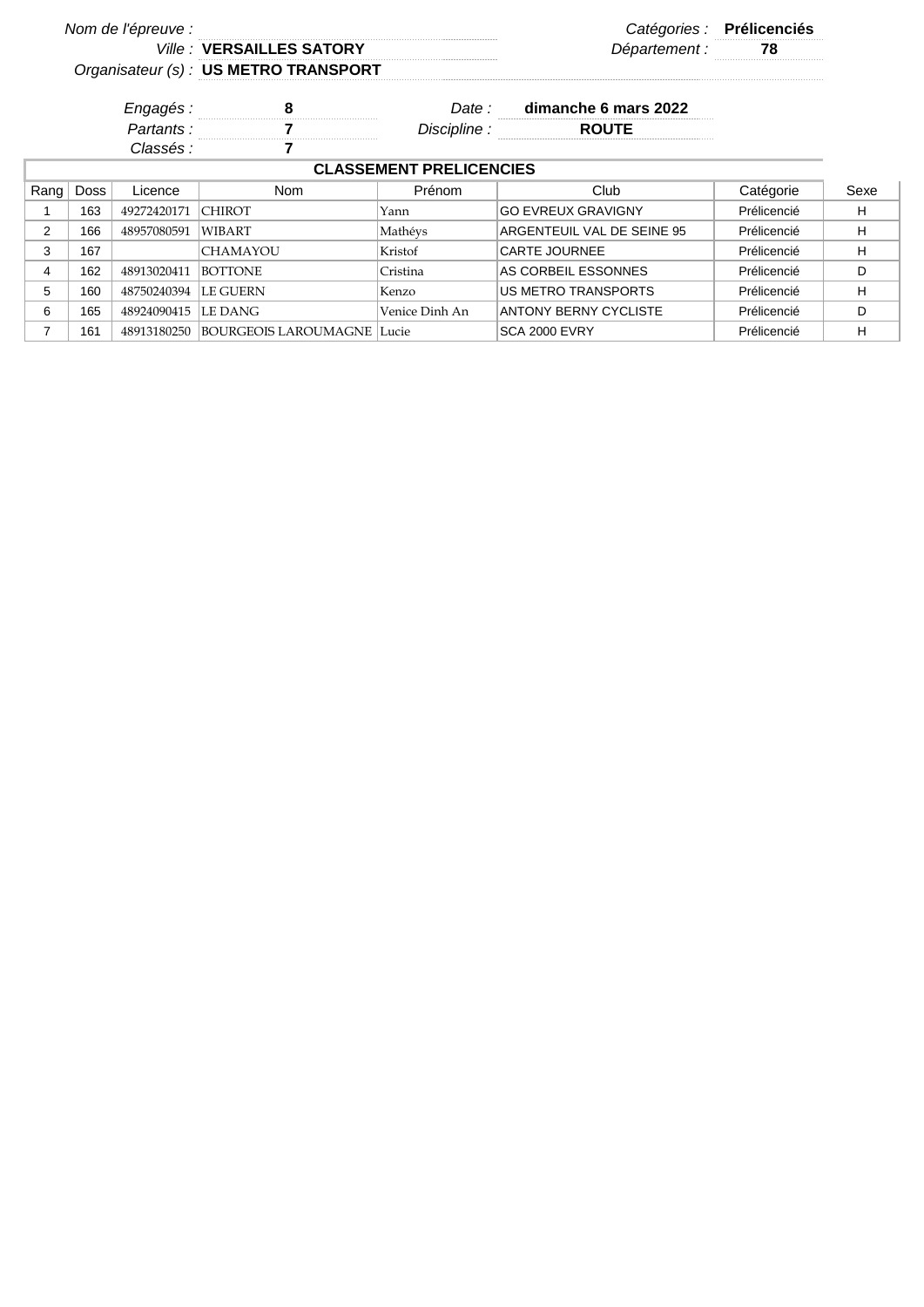| Nom de l'épreuve : |      |                        |                                       |                            |                              |                                                  |                |      |
|--------------------|------|------------------------|---------------------------------------|----------------------------|------------------------------|--------------------------------------------------|----------------|------|
|                    |      |                        | Ville : VERSAILLES SATORY             |                            |                              | Catégories : <b>Poussins</b><br>Département : 28 |                |      |
|                    |      |                        | Organisateur (s) : US METRO TRANSPORT |                            |                              |                                                  |                |      |
|                    |      |                        |                                       |                            |                              |                                                  |                |      |
|                    |      |                        | Engagés :<br>32                       | Partants:                  | 26<br>$\overline{9}$         | Classés :                                        | 26             |      |
|                    |      |                        | Poussins 1 : 11<br>$\overline{11}$    |                            | Poussins $1:$ 9              | Poussins 1:                                      | $\overline{9}$ |      |
|                    |      | Poussins 2 :           | 21                                    | Poussins 2 :               | 17                           | Poussins 2 :                                     | 17             |      |
|                    |      |                        |                                       | <b>CLASSEMENT POUSSINS</b> |                              |                                                  |                |      |
| Rang               | Doss | Licence                | <b>Nom</b>                            | Prénom                     | Club                         | Catégorie                                        | Temps          | Sexe |
| $\mathbf{1}$       | 143  | 44280250311            | <b>NOEL</b>                           | Mahel                      | <b>VC LUCEEN</b>             | Poussin 2                                        |                | H    |
| 2                  | 137  | 48946040484 RAMIREZ    |                                       | Mathieu                    | <b>US CRETEIL</b>            | Poussin 2                                        |                | н    |
| 3                  | 123  | 48913180238            | <b>BOURGEOIS LAROUMAGNE</b> Gabin     |                            | <b>SCA 2000 EVRY</b>         | Poussin 2                                        |                | H    |
| $\overline{4}$     | 117  | 48750240362 MESNARD    |                                       | Côme                       | <b>US METRO TRANSPORTS</b>   | Poussin 2                                        |                | H    |
| 5                  | 122  |                        | 48913040127 ROUGEMONT                 | Liam                       | UC LONGJUMELLOISE            | Poussin 2                                        |                | H    |
| 6                  | 135  | 48913070383  DUVAL LU  |                                       | Hector                     | EC MONTGERON VIGNEUX         | Poussin 1                                        |                | H    |
| $\overline{7}$     | 136  | 48913070379            | <b>NARI</b>                           | Timeo                      | EC MONTGERON VIGNEUX         | Poussin 1                                        |                | Н    |
| 8                  | 134  | 48913070389            | ADVOCAT                               | Tiago                      | <b>EC MONTGERON VIGNEUX</b>  | Poussin 2                                        |                | H    |
| 9                  | 128  | 48913010089            | <b>OREAC</b>                          | Nolhan                     | <b>VC SAVIGNY SUR ORGE</b>   | Poussin 2                                        |                | н    |
| 10                 | 131  | 48913020387            | <b>BOTTONE</b>                        | Mattia                     | AS CORBEIL ESSONNES          | Poussin 1                                        |                | H    |
| 11                 | 132  | 48913020416   DEBBICHE |                                       | Sohane                     | AS CORBEIL ESSONNES          | Poussin 2                                        |                | H    |
| 12                 | 142  |                        | 48924090454 SULSKI NUTINI             | Santiago                   | <b>ANTONY BERNY CYCLISTE</b> | Poussin 2                                        |                | H    |
| 13                 | 141  |                        | 49272420172  IKOUNA JOLY              | Inès                       | <b>GO EVREUX GRAVIGNY</b>    | Poussin 1                                        |                | D    |
| 14                 | 146  | 48957080579 MAI        |                                       | Wael                       | ARGENTEUIL VAL DE SEINE 95   | Poussin 2                                        |                | н    |
| 15                 | 140  | 48782230131            | <b>GALANTE</b>                        | Martin                     | <b>VC MUREAUX</b>            | Poussin 2                                        |                | H    |
| 16                 | 133  | 48913020418  JOSEPH    |                                       | Mathis                     | AS CORBEIL ESSONNES          | Poussin 2                                        |                | н    |
| 17                 | 124  |                        | 48913180224 MEHENAOUI                 | Nawfel                     | SCA 2000 EVRY                | Poussin 1                                        |                | H    |
| 18                 | 138  | 48913050304   MOLLET   |                                       | Eliott                     | CC IGNY PALAISEAU 91         | Poussin 2                                        |                | н    |
| 19                 | 116  | 48750240317   LE GUERN |                                       | Kelyann                    | <b>US METRO TRANSPORTS</b>   | Poussin 1                                        |                | H    |
| 20                 | 127  | 48913180257            | <b>VARTIN</b>                         | Mathiam                    | SCA 2000 EVRY                | Poussin 2                                        |                | H    |
| 21                 | 121  | 48913040149            | <b>ELMOUTADAR ALAOUI</b>              | Nora                       | UC LONGJUMELLOISE            | Poussin 2                                        |                | D    |
| 22                 | 148  | 48924090483            | <b>MALVACHE</b>                       | Théo                       | <b>ANTONY BERNY CYCLISTE</b> | Poussin 1                                        |                | H    |
| 23                 | 144  | 48771280319            | <b>LOLLIEROU</b>                      | Eloïne                     | LAGNY PONTCARRE CYC.         | Poussin 1                                        |                | D    |
| 24                 | 125  | 48913180247            | <b>OTSMANE</b>                        | Khadija                    | <b>SCA 2000 EVRY</b>         | Poussin 2                                        |                | D    |
| 25                 | 130  | 48913010218            | <b>VINCENT MOURGEON</b>               | Landry                     | VC SAVIGNY SUR ORGE          | Poussin 2                                        |                | н    |
| 26                 | 147  | 48957140570            | <b>CLERE</b>                          | Max Emilien                | PARISIS A.C. 95              | Pupille 2                                        |                | H    |
| 27                 | 129  | 48913010217            | <b>ROSIER</b>                         | Aidan                      | <b>VC SAVIGNY SUR ORGE</b>   | Poussin 1                                        |                | н    |
| 28                 |      |                        |                                       |                            |                              |                                                  |                |      |
| 29                 |      |                        |                                       |                            |                              |                                                  |                |      |
| 30                 |      |                        |                                       |                            |                              |                                                  |                |      |
|                    |      |                        |                                       |                            |                              |                                                  |                |      |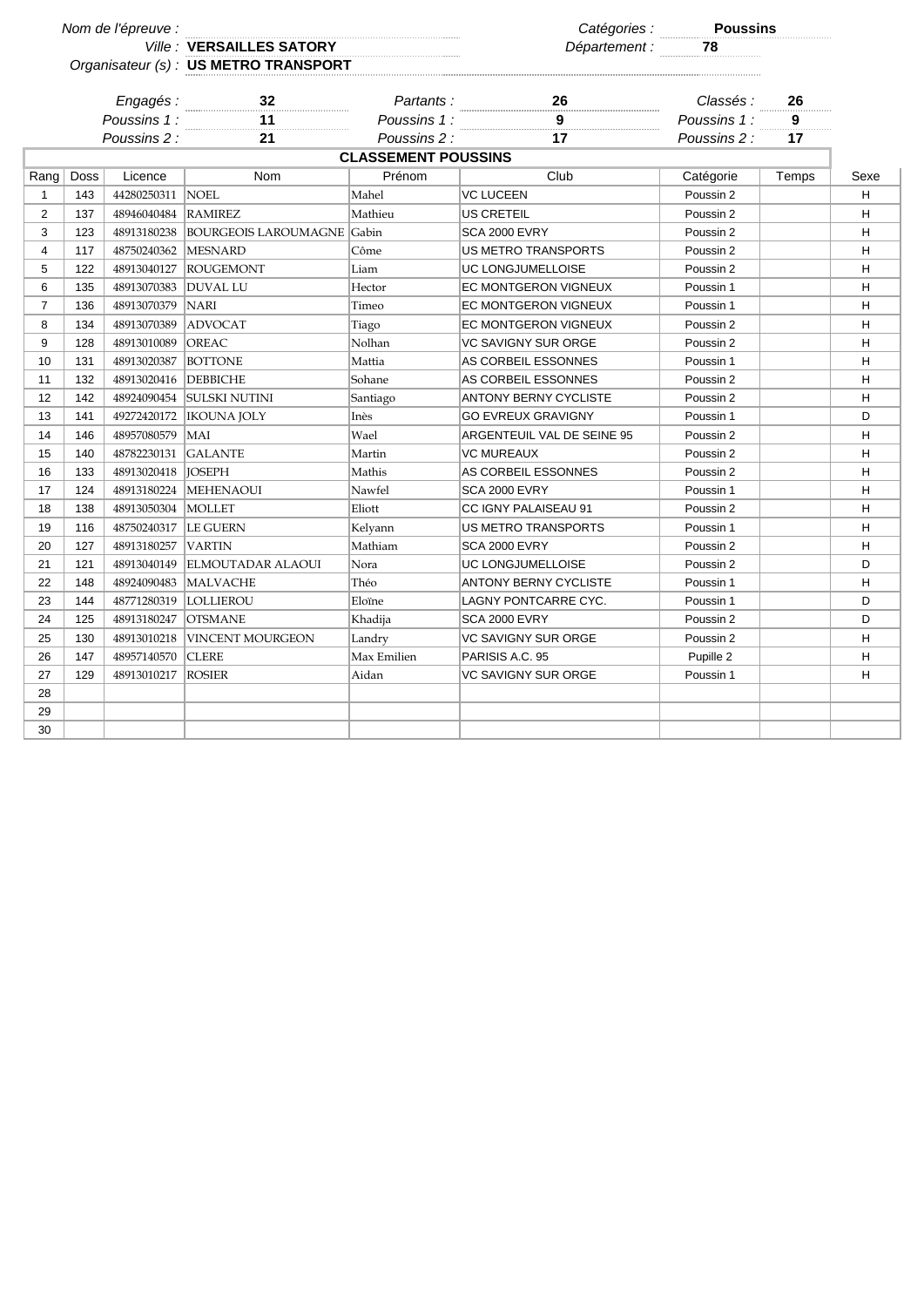|                |      | Nom de l'épreuve :    |                                       |                            | Catégories : Pupilles        |              |      |
|----------------|------|-----------------------|---------------------------------------|----------------------------|------------------------------|--------------|------|
|                |      |                       | <b>Ville: VERSAILLES SATORY</b>       |                            | Département :                | 78           |      |
|                |      |                       | Organisateur (s) : US METRO TRANSPORT |                            |                              |              |      |
|                |      | Engagés:              | 39                                    | Partants:                  | 32                           | Classés :    |      |
|                |      | Pupilles 1:           | 17                                    | Pupilles 1:                | 13                           | Pupilles 1 : |      |
|                |      | Pupilles 2 :          | 22                                    | Pupilles 2 :               | 19                           | Pupilles 2 : |      |
|                |      |                       |                                       | <b>CLASSEMENT PUPILLES</b> |                              |              |      |
| Rang           | Doss | Licence               | <b>Nom</b>                            | Prénom                     | Club                         | Catégorie    | Sexe |
| 1              | 84   | 48913020412 PEZZOLI   |                                       | Evann                      | AS CORBEIL ESSONNES          | Pupille 2    | н    |
| $\overline{2}$ | 71   | 48750240363 MESNARD   |                                       | Théophile                  | <b>US METRO TRANSPORTS</b>   | Pupille 2    | H    |
| 3              | 103  | 48957080563 EL FILALI |                                       | Fares                      | ARGENTEUIL VAL DE SEINE 95   | Pupille 2    | н    |
| 4              | 102  | 48957140587           | <b>CURRO</b>                          | Alessio                    | PARISIS A.C. 95              | Pupille 1    | H    |
| 5              | 87   | 48913070323           | <b>SIMON LAVALLEY</b>                 | Lohan                      | EC MONTGERON VIGNEUX         | Pupille 1    | H    |
| 6              | 109  |                       | <b>WIELAND</b>                        | Antoine                    | PARIS CYCLISTE OLYMPIQUE     | Pupille 2    |      |
| $\overline{7}$ | 75   |                       | 48913040118 ROUGEMONT                 | Tigane                     | UC LONGJUMELLOISE            | Pupille 2    | H    |
| 8              | 91   | 49272420168           | <b>CHIROT</b>                         | Lorian                     | <b>GO EVREUX GRAVIGNY</b>    | Pupille 2    | H    |
| 9              | 94   | 47600370557           | NOUWYNCK                              | Adam                       | CC NOGENT / OISE             | Pupille 1    | H    |
| 10             | 95   |                       | 44453020195   D`AGOSTIN               | Anya                       | USM SARAN CYCLISME           | Pupille 2    | D    |
| 11             | 86   | 48913070368           | <b>NARI</b>                           | Elya                       | EC MONTGERON VIGNEUX         | Pupille 2    | D    |
| 12             | 72   |                       | 48924010323 LIONETON                  | Liv                        | <b>CSM PUTEAUX</b>           | Pupille 2    | D    |
| 13             | 81   | 48913010186           | <b>VALMORIN</b>                       | Mathis                     | VC SAVIGNY SUR ORGE          | Pupille 1    | н    |
| 14             | 83   | 48913020443           | <b>MAKESSA ELIAZORD</b>               | Nnandi                     | AS CORBEIL ESSONNES          | Pupille 1    | H    |
| 15             | 100  | 48946010242 GOMANT    |                                       | Nathan                     | TEAM 94 CYCLING              | Pupille 1    | н    |
| 16             | 41   | $\#N/A$               | <b>LAURENCEAU</b>                     | Edgar                      | CC NOGENT / OISE             | Pupille 2    | H    |
| 17             | 98   | 48924090373  PICOD    |                                       | Alexandre                  | <b>ANTONY BERNY CYCLISTE</b> | Pupille 1    | н    |
| 18             | 104  | 48957080585  LEVESQUE |                                       | Lohan                      | ARGENTEUIL VAL DE SEINE 95   | Pupille 2    | H    |
| 19             | 73   | 48913040150           | <b>DUTERTRE</b>                       | Gabyn                      | UC LONGJUMELLOISE            | Pupille 1    | н    |
| 20             | 107  | 48924110507           | <b>MEREL</b>                          | Alexi                      | <b>CSM CLAMART</b>           | Pupille 2    | н    |
| 21             | 77   | 48913180255 KONATE    |                                       | Cheick                     | <b>SCA 2000 EVRY</b>         | Pupille 2    | H    |
| 22             | 99   |                       | 48924090325 VANDEWEGHE WAKSELMANEval  |                            | <b>ANTONY BERNY CYCLISTE</b> | Pupille 1    | н    |
| 23             | 97   | 48924090330           | <b>COPEL SABOURIN</b>                 | Théophile                  | <b>ANTONY BERNY CYCLISTE</b> | Pupille 2    | H    |
| 24             | 93   | 47600370648           | <b>GALLEZ</b>                         | Leo                        | CC NOGENT / OISE             | Pupille 2    | н    |
| 25             | 85   | 48913020462           | <b>VIGNOLO</b>                        | Mila                       | AS CORBEIL ESSONNES          | Pupille 1    | D    |
| 26             | 105  | 48957080572           | <b>NAILI</b>                          | Manil Nail                 | ARGENTEUIL VAL DE SEINE 95   | Pupille 2    | н    |
| 27             | 82   | 48913020444           | <b>GHOMIR</b>                         | Nahla                      | AS CORBEIL ESSONNES          | Pupille 2    | D    |
| 28             | 80   |                       | 48913180231 ROUMEAUX                  | Camille                    | <b>SCA 2000 EVRY</b>         | Pupille 2    | D    |
| 29             | 88   | 48946040520 CHAUVIN   |                                       | Louis                      | <b>US CRETEIL</b>            | Pupille 1    | H    |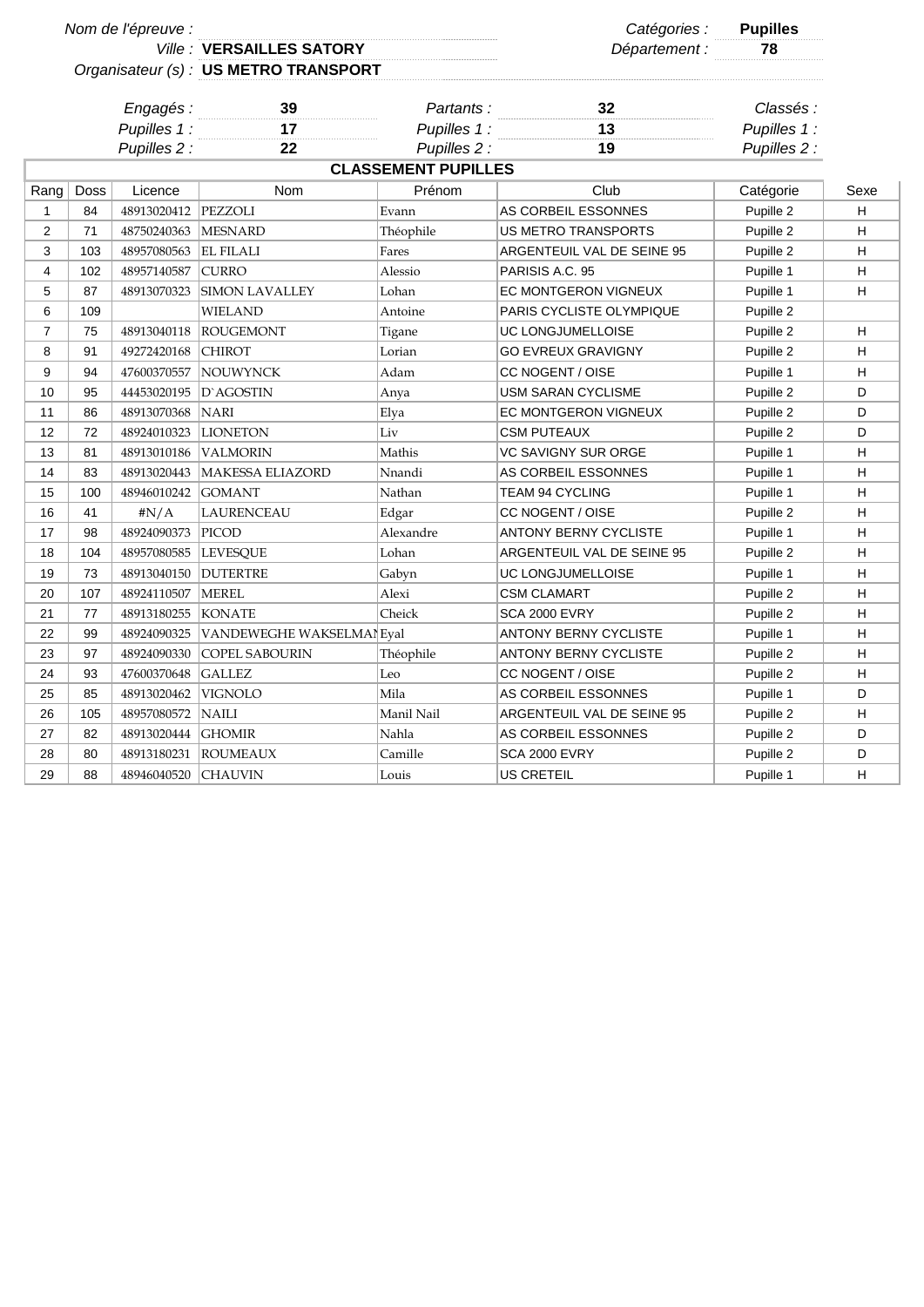| Nom de l'épreuve : |                |                      |                                                    |                             |                                  | Catégories : <b>Benjamins</b><br>Département : 78 |       |      |
|--------------------|----------------|----------------------|----------------------------------------------------|-----------------------------|----------------------------------|---------------------------------------------------|-------|------|
|                    |                |                      | Ville : VERSAILLES SATORY                          |                             |                                  |                                                   |       |      |
|                    |                |                      | Organisateur (s) : US METRO TRANSPORT              |                             |                                  |                                                   |       |      |
|                    |                |                      |                                                    |                             |                                  |                                                   |       |      |
|                    |                |                      | Engagés : 59<br>Aliamins 1 : 27<br>Aliamins 1 : 27 |                             | Partants : 31<br>11 minus 1 : 23 | Classés :                                         | 46    |      |
| Benjamins 1:       |                |                      |                                                    | Benjamins 1:                |                                  | Benjamins 1:                                      | 19    |      |
| Benjamins 2 :      |                |                      | 32                                                 | Benjamins 2 :               | 28                               | Benjamins 2 :                                     | 27    |      |
|                    |                |                      |                                                    | <b>CLASSEMENT BENJAMINS</b> |                                  |                                                   |       |      |
| Rang               | Doss           | Licence              | <b>Nom</b>                                         | Prénom                      | Club                             | Catégorie                                         | Temps | Sexe |
| 1                  | 54             | 44450660481          | <b>GAUTHIER</b>                                    | Nolan                       | ORLEANS LOIRET CYCLISME          | Benjamin 2                                        |       | н    |
| $\overline{2}$     | 3              | 48750240325          | <b>DANIEL</b>                                      | Nohan                       | <b>US METRO TRANSPORTS</b>       | Benjamin 2                                        |       | H    |
| 3                  | 50             |                      | <b>CLERE</b>                                       |                             | PARISIS A.C. 95                  | Benjamin 2                                        |       |      |
| 4                  | 24             | 48913020374          | <b>BOTTONE</b>                                     | Amadéo                      | AS CORBEIL ESSONNES              | Benjamin 1                                        |       | H    |
| 5                  | 6              | 48750240318          | <b>LE GUERN</b>                                    | Kristan                     | US METRO TRANSPORTS              | Benjamin 2                                        |       | H    |
| 6                  | 39             | 49272420164          | <b>IKOUNA JOLY</b>                                 | <b>Ilies</b>                | <b>GO EVREUX GRAVIGNY</b>        | Benjamin 1                                        |       | н    |
| $\overline{7}$     | 2              | 48750240314          | <b>BOUTELOUP</b>                                   | Victor                      | US METRO TRANSPORTS              | Benjamin 2                                        |       | н    |
| 8                  | $\overline{7}$ | 48750240357          | <b>MESNARD</b>                                     | Justine                     | US METRO TRANSPORTS              | Benjamin 2                                        |       | D    |
| 9                  | 13             | 48913040100          | <b>EOCHE DUVAL</b>                                 | Eloi                        | UC LONGJUMELLOISE                | Benjamin 2                                        |       | н    |
| 10                 | $\overline{4}$ | 48750240296          | <b>DESSERRE</b>                                    | Léopold                     | US METRO TRANSPORTS              | Benjamin 2                                        |       | н    |
| 11                 | 32             | 48750160697          | <b>VALAT</b>                                       | Malone                      | PARIS CYCLISTE OLYMPIQUE         | Benjamin 2                                        |       | н    |
| 12                 | 47             | 48946010166          | <b>SAO JOSE</b>                                    | Tiago                       | <b>TEAM 94 CYCLING</b>           | Benjamin 1                                        |       | н    |
| 13                 | 43             |                      | 44453020194 D`AGOSTIN                              | Tizio                       | USM SARAN CYCLISME               | Benjamin 2                                        |       | н    |
| 14                 | 28             | 48913070294          | <b>GRAS</b>                                        | Eva                         | EC MONTGERON VIGNEUX             | Benjamin 1                                        |       | D    |
| 15                 | 38             | 49272420163          | <b>CHIROT</b>                                      | Evan                        | <b>GO EVREUX GRAVIGNY</b>        | Benjamin 2                                        |       | н    |
| 16                 | 12             | 48913040138          | <b>EL MOUNTADAR ALAOUI</b>                         | Sara                        | UC LONGJUMELLOISE                | Benjamin 2                                        |       | D    |
| 17                 | 55             | 49272610094          | <b>VASSEUR</b>                                     | Paul                        | VC SAULCEEN ELBEUF LES T.V.O     | Benjamin 1                                        |       | н    |
| 18                 | $\mathbf{1}$   | 48750240315          | <b>BOUTELOUP</b>                                   | Valentin                    | US METRO TRANSPORTS              | Benjamin 2                                        |       | н    |
| 19                 | 53             | 48771280313          | <b>CARON</b>                                       | Aronn                       | LAGNY PONTCARRE CYC.             | Benjamin 1                                        |       | H    |
| 20                 | 37             | 48957110217          | <b>LAIMINA</b>                                     | Mostafa                     | US EZANVILLE ECOUEN              | Benjamin 2                                        |       | H    |
| 21                 | 27             | 48913020442          | <b>VIGNOLO</b>                                     | Sandro                      | AS CORBEIL ESSONNES              | Benjamin 2                                        |       | H    |
| 22                 | 31             | 48946040462          | <b>RAMIREZ ZULUAGA</b>                             | Eloise                      | <b>US CRETEIL</b>                | Benjamin 2                                        |       | D    |
| 23                 | 46             | 48946010243          | L`HOMME                                            | Martin                      | TEAM 94 CYCLING                  | Benjamin 1                                        |       | н    |
| 24                 | 14             | 48913040131          | <b>HOAREAU</b>                                     | Leonie                      | <b>UC LONGJUMELLOISE</b>         | Benjamin 1                                        |       | D    |
| 25                 | 5              | 48750240386          | LANDOIS WALISZEWSKI                                | Lise                        | US METRO TRANSPORTS              | Benjamin 1                                        |       | D    |
| 26                 | 22             | 48913180240          | <b>OTSMANE</b>                                     | Nour El Houda               | <b>SCA 2000 EVRY</b>             | Benjamin 2                                        |       | D    |
| 27                 | 40             | 49272420167          | <b>QUINET AVENEL</b>                               | Aurélien                    | <b>GO EVREUX GRAVIGNY</b>        | Benjamin 1                                        |       | H    |
| 28                 | 10             | 48924010398          | <b>DU PONTAVICE</b>                                | Aristide                    | <b>CSM PUTEAUX</b>               | Benjamin 2                                        |       | н    |
|                    |                | 48935150438   MANACH |                                                    |                             | <b>EC AULNAY</b>                 |                                                   |       | D    |
| 29<br>30           | 23             |                      |                                                    | Aélys                       |                                  | Benjamin 1                                        |       |      |
| 31                 | 59<br>30       | 48946040491          | <b>PATRIER</b>                                     |                             | US CRETEIL                       |                                                   |       | D    |
|                    |                |                      |                                                    | Victoire                    | <b>ANTONY BERNY CYCLISTE</b>     | Benjamin 1                                        |       |      |
| 32                 | 45             | 48924090326          | VANDEWEGHE WAKSELMAINoah                           |                             |                                  | Benjamin 1                                        |       | Н.   |
| 33                 | 15             | 48913040110          | <b>OUHARZOUNE</b>                                  | Aksel                       | UC LONGJUMELLOISE                | Benjamin 2                                        |       | H    |
| 34                 | 51             | 48957140632          | <b>CURRO</b>                                       | Giovanni                    | PARISIS A.C. 95                  | Benjamin 2                                        |       | н    |
| 35                 | 52             | 48957140216          | <b>CURUTCHET</b>                                   | Aubin                       | PARISIS A.C. 95                  | Benjamin 2                                        |       | н    |
| 36                 | 21             | 48913180239          | <b>OTSMANE</b>                                     | Jihane                      | <b>SCA 2000 EVRY</b>             | Benjamin 2                                        |       | н    |
| 37                 | 18             | 48913180226          | <b>BOUDRAA</b>                                     | Meziane                     | <b>SCA 2000 EVRY</b>             | Benjamin 1                                        |       | н    |
| 38                 | 62             |                      | <b>CHIOUKH</b>                                     | Valentin                    | <b>PCO</b>                       | Benjamin 2                                        |       | H    |
| 39                 | 33             | 48913050287          | <b>ESPINOSA</b>                                    | Thomas                      | CC IGNY PALAISEAU 91             | Benjamin 2                                        |       | H    |
| 40                 | 9              | 48750240312          | <b>ROUSSEAU</b>                                    | Mathilde                    | US METRO TRANSPORTS              | Benjamin 1                                        |       | D    |
| 41                 | 58             | 48924110412          | <b>MEREL</b>                                       | Aaron                       | <b>CSM CLAMART</b>               | Benjamin 2                                        |       | H    |
| 42                 | 20             | 48913180246          | <b>ESAN</b>                                        | Ellis                       | <b>SCA 2000 EVRY</b>             | Benjamin 1                                        |       | н    |
| 43                 | 17             | 48913180229          | <b>ALEGRE BATIANO</b>                              | Floriane                    | SCA 2000 EVRY                    | Benjamin 2                                        |       | H    |
| 44                 | 26             | 48913020353          | <b>GENDRON</b>                                     | Thomas                      | AS CORBEIL ESSONNES              | Benjamin 1                                        |       | H    |
| 45                 | 42             | 47600370558          | NOUWYNCK                                           | Youness                     | CC NOGENT / OISE                 | Benjamin 1                                        |       | Н.   |
| 46                 | 60             |                      | <b>CLERE</b>                                       | Serge Emilien               | PARISIS A.C. 95                  | Benjamin 2                                        |       | H    |
| 47                 | 25             | 48913020457          | <b>DEWILDE PINAULT</b>                             | Nathan                      | AS CORBEIL ESSONNES              | Benjamin 1                                        |       | H.   |